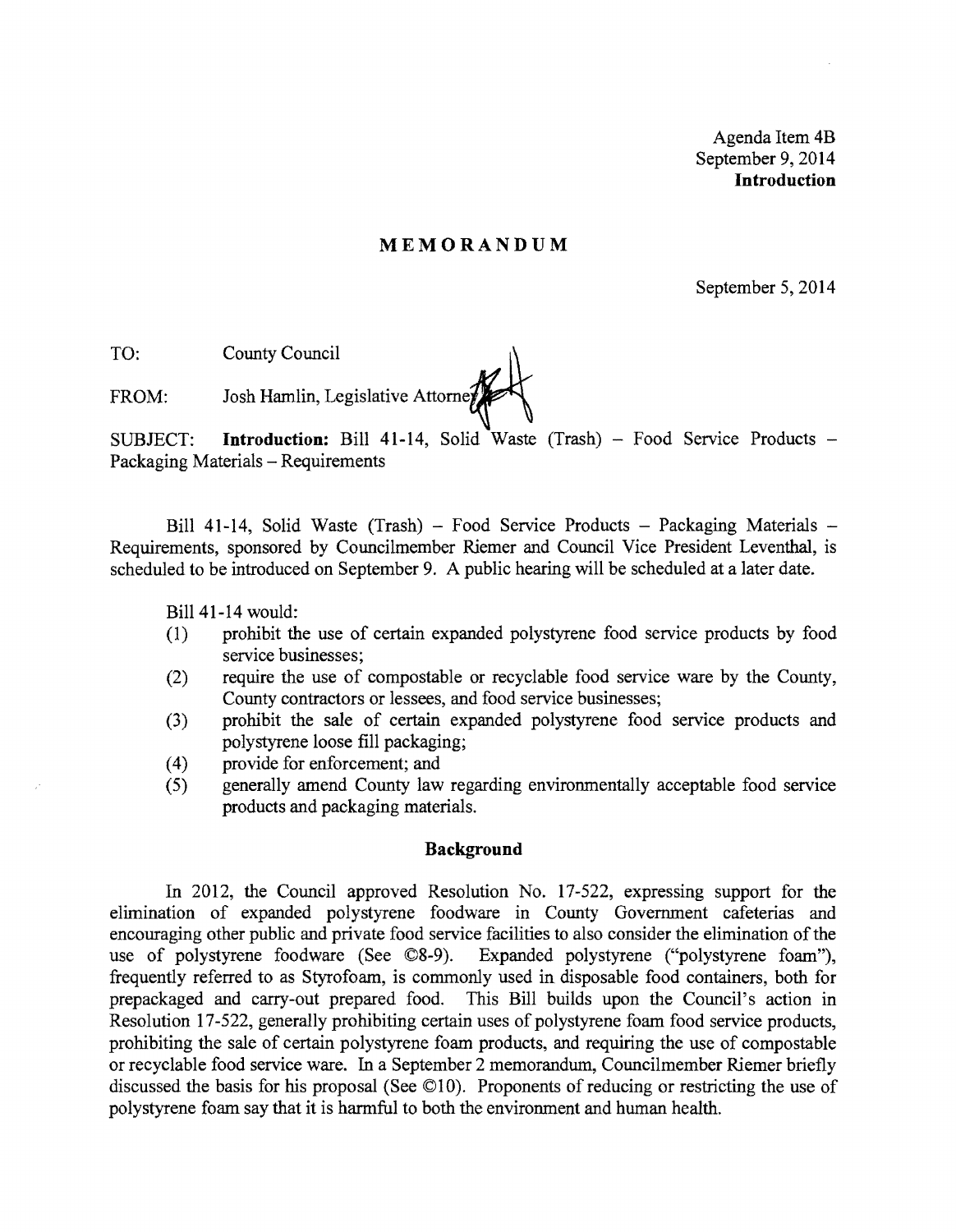## *Environmental Impacts*

Advocates for limiting the use of polystyrene foam cite the pervasive presence of the foam as litter in the marine environment as justification for a ban.<sup>1</sup> A local example of this problem has been demonstrated by the ''trash trap" in the District of Columbia along Nash Run, which flows into the Anacostia River. According to a 2010 report prepared by the Anacostia Watershed Society for the District Department of Environment, about 22% of average trash volume collected by the trap was polystyrene foam? This problem is not merely aesthetic; like other plastics, polystyrene foam photodegrades, breaking down into smaller and smaller pieces, but never really going away. Fish and other aquatic wildlife often mistake the tiny pieces of foam for food, ingest them, and suffer harm as a result.<sup>3</sup>

## *Human Health Concerns*

Styrene, a main ingredient in making polystyrene foam, is listed as "a reasonable anticipated human carcinogen" in the U.S. Department of Health and Human Service's *Report on Carcinogens, 12<sup>th</sup> Edition (2011).* The primary risk is to workers improperly exposed to styrene in the manufacturing process, with the primary non-occupational exposure through cigarette smoke. However, styrene may also leach into food from polystyrene containers used for food products, with the level of migration of styrene to food dependent on a number of factors.<sup>4</sup>

## *Laws in Other Jurisdictions*

The use of polystyrene foam has been restricted or prohibited in many local jurisdictions, both county and municipal, throughout California and in the Pacific Northwest.<sup>5</sup> Among large jurisdictions on the East coast, New York City enacted a ban in 2013,<sup>6</sup> and the District of Columbia did so in June of this year.<sup>7</sup> A ban has been considered in Baltimore City, but has not been enacted, and bans have been or currently are being considered in Philadelphia, Boston, and Chicago.

Current local laws vary in their scope, with some banning the use of polystyrene foam only for food service, i.e., leftovers and carry-out, while others extend the prohibition to the sale of certain polystyrene foam products, including plates, cups and packing materials. Many of the local laws banning certain uses of polystyrene foam also require that *any* disposable food service

<sup>4</sup> http://ntp.niehs.nih.gov/ntp/roc/twelfth/profiles/styrene.pdf

 $\frac{1 \text{ http://www.cleanwater.org/files/publications/cal/cwa fact sheet polystyrene litter 2011 03.pdf}}{$ 

<sup>&</sup>lt;sup>2</sup> See pages ix - xii of "Demonstration of Trash Reduction Technologies in the Anacostia Watershed (Nash Run *Trash Trap Project) Final Technical Report,"* found at:

http://green.dc.gov/sites/default/files/dc/sites/ddoe/publication/attachments/Nash Run TT Final Tech Report Enti re.pdf.

http://www.anchoragemuseum.org/images/downloads/gyre/Lesson3 EffectsofMarineDebris.pdf

<sup>&</sup>lt;sup>5</sup> The cities of Los Angeles, San Francisco, Oakland, and San Jose, and the counties of Marin, Los Angeles, and Santa Cruz are some of the larger California jurisdictions to implement some form of polystyrene foam ban. Seattle, Washington, and Portland Oregon have also done so. A list of cities and counties with such bans can be found at: http://www.groundswell.org/map-which-cities-have-banned-plastic-foam/

http://legistar.council.nyc.gov/View.ashx?M=F&ID=2938756&GUID=5A837168-3319-450D-8A40-FDF597A3E5CC

http://lims.dccouncil.us/ layouts/15/uploader/Download.aspx?legislationid=30722&filename=B20-0573-SignedAct.pdf (pp.7-9).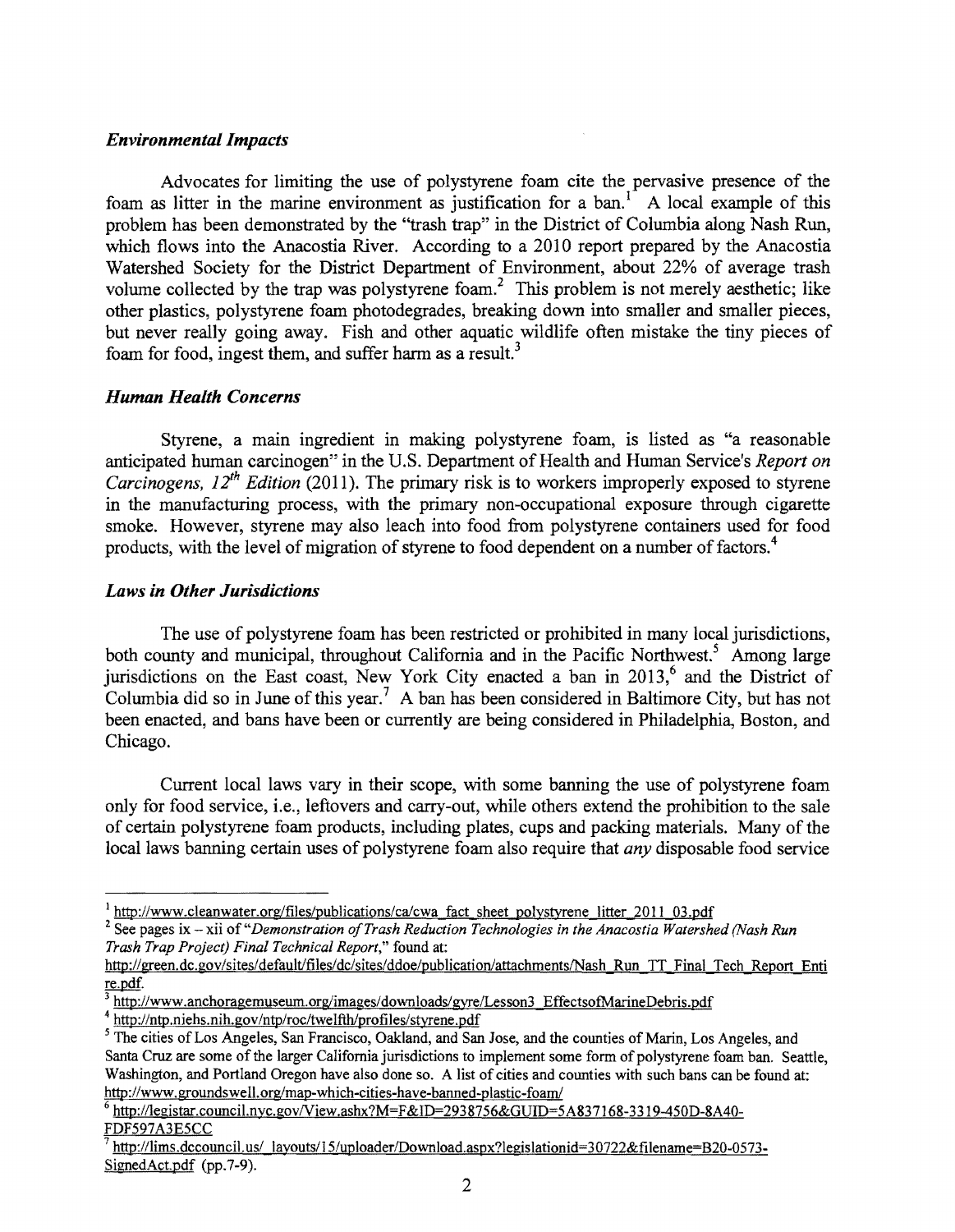ware used for food service businesses, such as plates, cups, utensils, and napkins, be compostable or recyclable.

## *Bill* 41-14

The provisions of Bill 41-14 prohibiting the use of certain polystyrene foam food service products, and requiring the use of compostable or recyclable food service ware, are similar to those of the recently enacted District of Columbia law, with identically staggered effective dates. This consistency between neighboring jurisdictions should make it easier for businesses operating in both jurisdictions to adjust their practices.

Bill 41-14 would prohibit food service businesses (restaurants, grocery stores, institutional cafeterias, etc.) from using "expanded polystyrene (foam) food service products," such as containers, plates, cups, trays, egg cartons, effective January 1,2016. Products packaged outside the County before receipt by the food service business, and materials used to package raw meat, seafood, or poultry are exempt from the prohibition.

The Bill would also require the County and County contractors and lessees to use compostable or recyclable disposable food service ware, as those terms are defined in the Bill, effective 90 days after the Bill becomes law. "Disposable food service ware" is a broader term than, and inclusive of, "expanded polystyrene food service products." The requirement to use compostable or recyclable disposable food service ware would apply to food service businesses beginning January 1,2017.

Bill 41-14 would also prohibit the *sale* of polystyrene loose fill packaging, commonly referred to as "packing peanuts," and expanded polystyrene food service products, effective January 1, 2016. This provision is similar to provisions of the law in New York City and several California jurisdictions.

The Executive would be required to publish, and update annually, a list of vendors offering affordable compostable or recyclable disposable food service ware products. Also, the Executive would be required to determine whether there is no affordable compostable or recyclable alternative to particular disposable food service ware items, and list such items on an exemption list. The prohibitions and requirements of the law would not apply to products on the exemption list. The Department of Environmental Protection would be responsible for enforcement of the law. A violation would be a Class B violation, and the County Attorney would be authorized to seek injunctive relief.

| This packet contains:      | Circle $#$ |
|----------------------------|------------|
| Bill 41-14                 |            |
| Legislative Request Report |            |
| Resolution No. 17-522      |            |
| Councilmember Riemer Memo  |            |

F:\LAW\BILLS\1441 Disposable Food Service Products\lntro Memo.Doc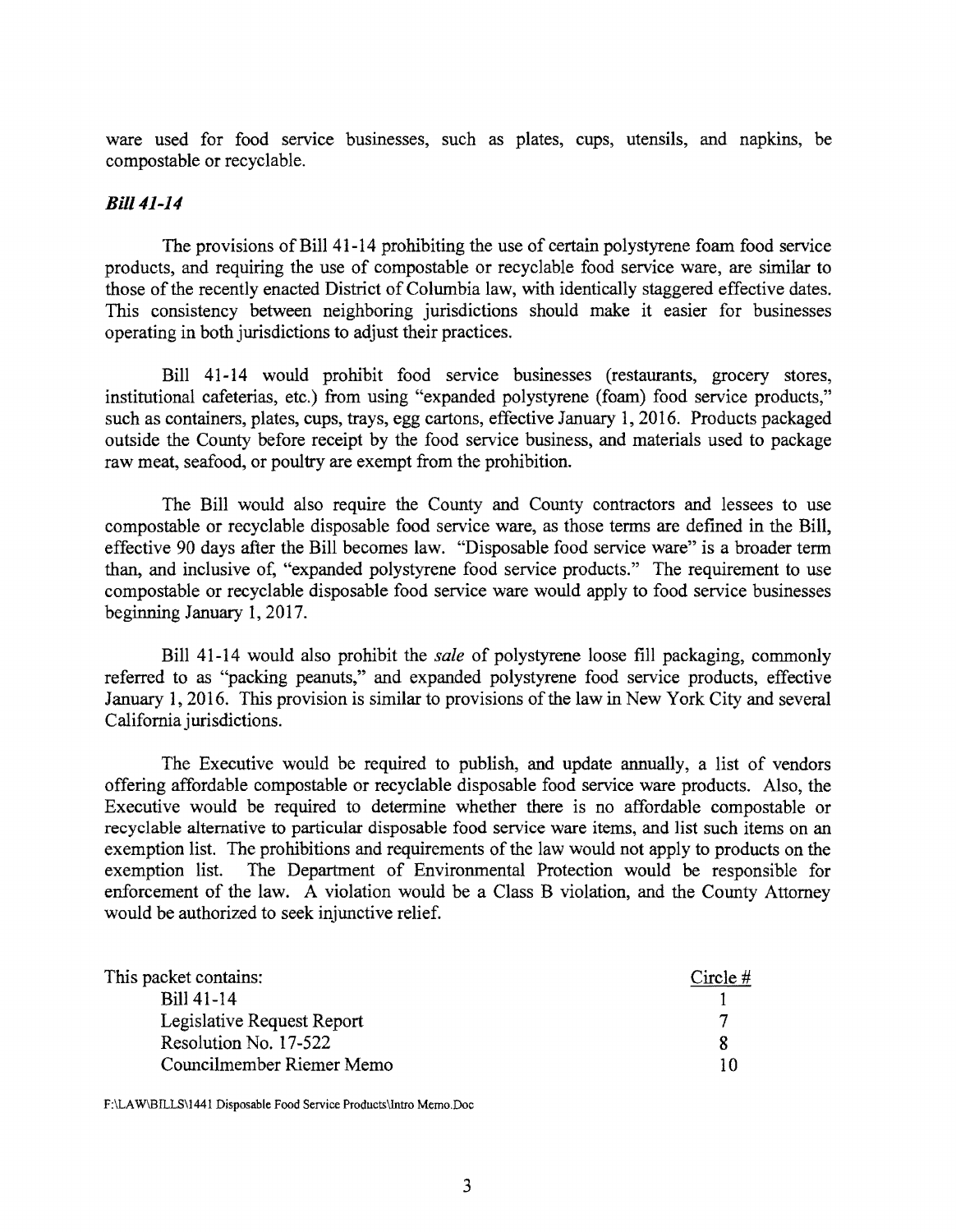| Bill No. 41-14    |                                        |  |
|-------------------|----------------------------------------|--|
|                   | Concerning: Solid Waste (Trash) - Food |  |
|                   | Service Products - Packaging           |  |
|                   | <b>Materials - Requirements</b>        |  |
|                   | Revised: September 4, 2014 Draft No. 5 |  |
|                   | Introduced: September 9, 2014          |  |
|                   | Expires: March 9, 2016                 |  |
| Enacted:          |                                        |  |
| Executive:        |                                        |  |
| Effective:        |                                        |  |
| Sunset Date: None |                                        |  |
|                   | Ch. Laws of Mont. Co.                  |  |

# **COUNTY COUNCIL FOR MONTGOMERY COUNTY, MARYLAND**

By: Councilmember Riemer and Council Vice President Leventhal

## AN ACT to:

- (1) prohibit the use of certain expanded polystyrene food service products by food service businesses;
- (2) require the use of compostable or recyclable food service ware by the County, County contractors or lessees, and food service businesses;
- (3) prohibit the sale of certain expanded polystyrene food service products and polystyrene loose fill packaging;
- (4) provide for enforcement; and
- (5) generally amend County law regarding environmentally acceptable food service products and packaging materials.

## By adding

Montgomery County Code Chapter 48, Solid Waste (Trash) Article VI, Disposable Food Service Products and Packaging Materials Sections 48-52,48-53,48-54,48-55,48-56,48-57, and 48-58

| Heading or defined term.<br>Added to existing law by original bill.<br>Deleted from existing law by original bill.<br>Added by amendment.<br>Deleted from existing law or the bill by amendment.<br>Existing law unaffected by bill. |
|--------------------------------------------------------------------------------------------------------------------------------------------------------------------------------------------------------------------------------------|
|                                                                                                                                                                                                                                      |
|                                                                                                                                                                                                                                      |

*The County Council for Montgomery County, Maryland approves the following Act:*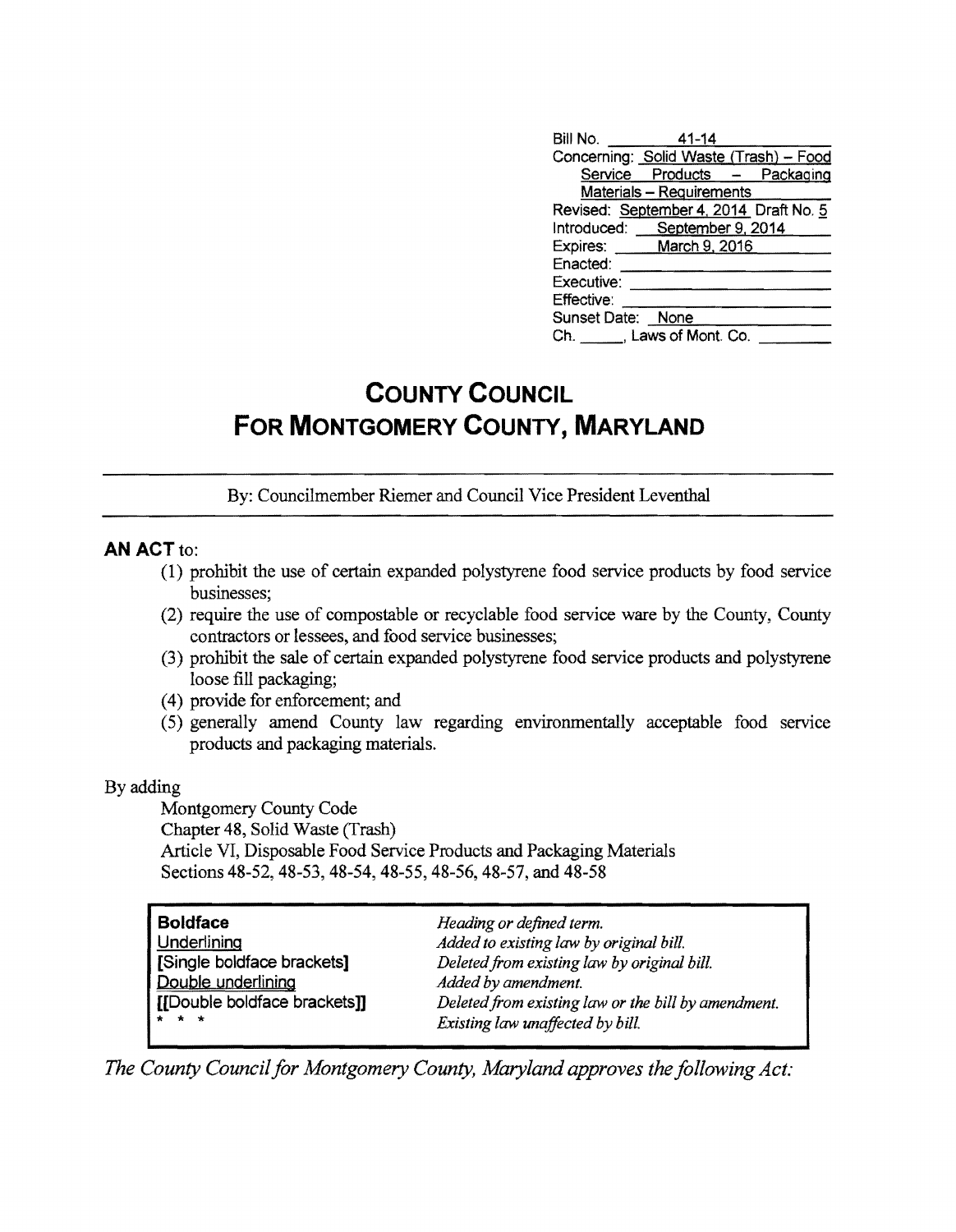| 1              | Sec. 1. Article VI (Sections 48-52, 48-53, 48-54, 48-55, 48-56, 48-57, and       |
|----------------|----------------------------------------------------------------------------------|
| $\overline{c}$ | 48-58) of Chapter 48 is added as follows:                                        |
| 3              | <b>ARTICLE VI. Disposable Food Service Products and Packaging Materials.</b>     |
| 4              | 48-52. Definitions.                                                              |
| 5              | In this Article, the following terms have the meanings indicated:                |
| 6              | <b>ASTM</b> standard means the American Society for Testing and Materials        |
| 7              | (ASTM) International Standards D6400 or D6868 for biodegradable and              |
| 8              | compostable plastics.                                                            |
| 9              | <b>ASTM</b> standard bioplastic means a plastic like product that meets the ASTM |
| 10             | standard.                                                                        |
| 11             | <i>Compostable</i> means material that will break down into, or otherwise become |
| 12             | part of, usable compost (e.g., soil-conditioning material, mulch) in a safe and  |
| 13             | timely manner in an appropriate composting program or facility, or in a home     |
| 14             | compost pile or device. Compostable disposable food service ware includes        |
| 15             | ASTM standard bioplastics that are clearly labeled, preferably with a color      |
| 16             | symbol, such that any compost collector and processor can easily distinguish     |
| 17             | the compostable ASTM standard bioplastic from non-ASTM standard plastic.         |
| 18             | Disposable food service ware means containers, bowls, plates, trays, cartons,    |
| 19             | cups, lids, straws, forks, spoons, knives, napkins, and other items that are     |
| 20             | designed for one-time use for beverages, prepared food, or leftovers from        |
| 21             | meals prepared by a food service business. The term "disposable food service"    |
| 22             | ware" does not include items composed entirely of aluminum.                      |
| 23             | <i>Expanded polystyrene</i> means blown polystyrene and expanded and extruded    |
| 24             | <u>foams</u> that are thermoplastic petrochemical materials utilizing a styrene  |
| 25             | monomer and processed by a number of techniques, including fusion of             |

26 27 polymer spheres (expandable bead polystyrene), injection molding, foam molding, and extrusion-blow molding (extruded foam polystyrene).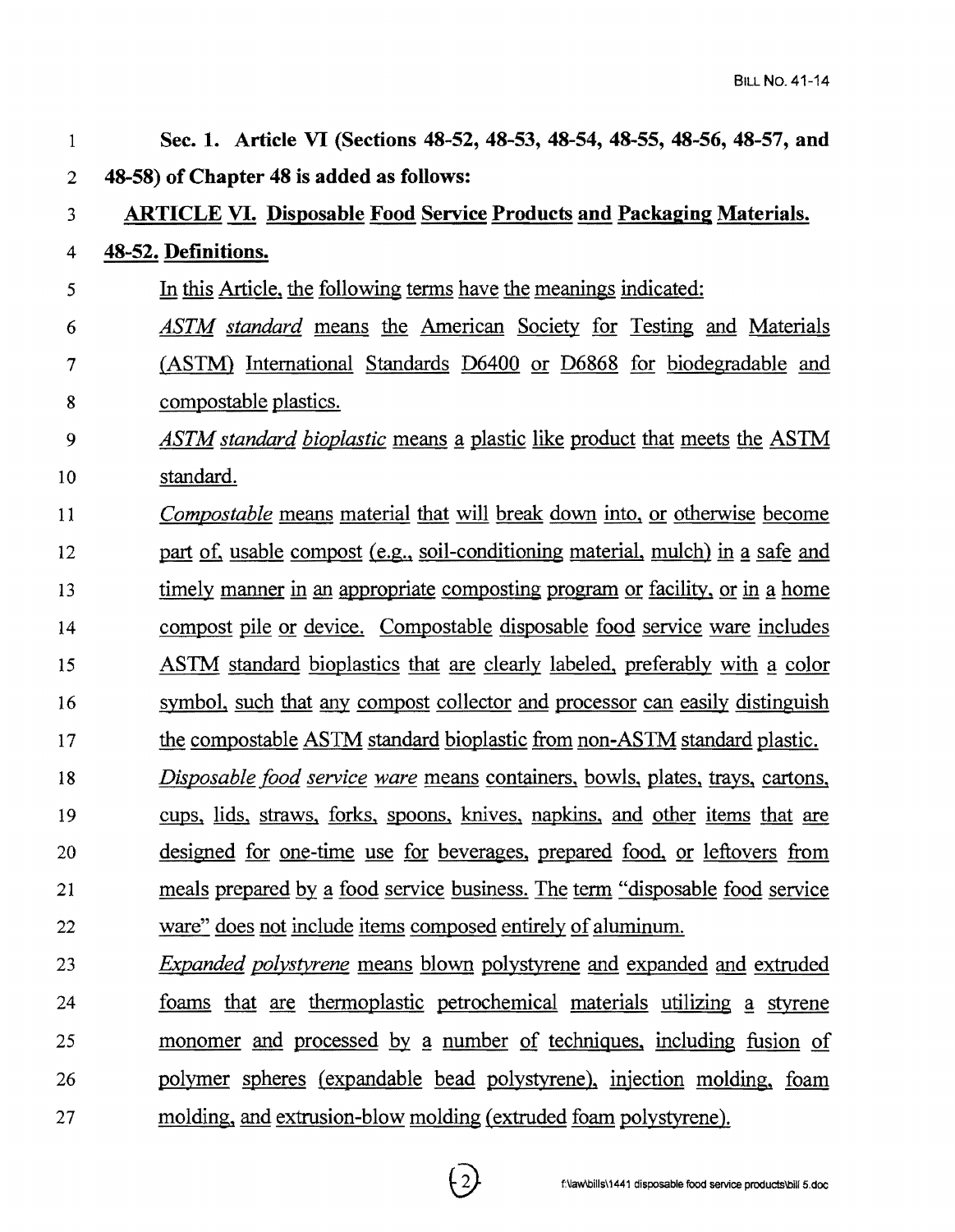28 *Expanded polystyrene food service products* means food containers, plates, hot 29 and cold beverage cups, meat and vegetable trays, egg cartons, and other 30 products made of expanded polystyrene and used for selling, providing, or 31 serving food that are:

- 
- 32 (1) intended by the manufacturer to be used once for eating or 33 drinking; or
- 34 (2) generally recognized by the public as items to be discarded after 35 one use.
- *36 Food service business* means ~ full-service restaurant, limited-service 37 restaurant, fast food restaurant, cafe, delicatessen, coffee shop, supermarket, 38 grocery store, vending truck or cart, food truck, business or institutional 39 cafeteria, including those operated Qy or on behalf of County departments and 40 agencies, and other business selling or providing food within the County for 41 consumption on or off the premises.
- 42 *Polystyrene loose fill packaging* means a void-filling packaging product made 43 of expanded polystyrene that is used as packaging fill. Polystyrene loose fill 44 packaging is commonly referred to as packing peanuts.
- *A5 Recyclable* means material that can be sorted, cleansed, and reconstituted in a 46 cost-effective manner using recycling collection programs provided in the 47 County for the purpose of using the altered form in the manufacture of a new 48 product. Recycling does not include burning, incinerating, converting or 49 otherwise thermally destroying solid waste.
- 50 **48-53. Prohibition on use of expanded polystyrene food service products.**
- 51 (a) A food service business must not sell or provide food in expanded 52 polystyrene food service products, regardless of where the food will be 53 consumed.
- 54 (b) Subsection (a) does not apply to: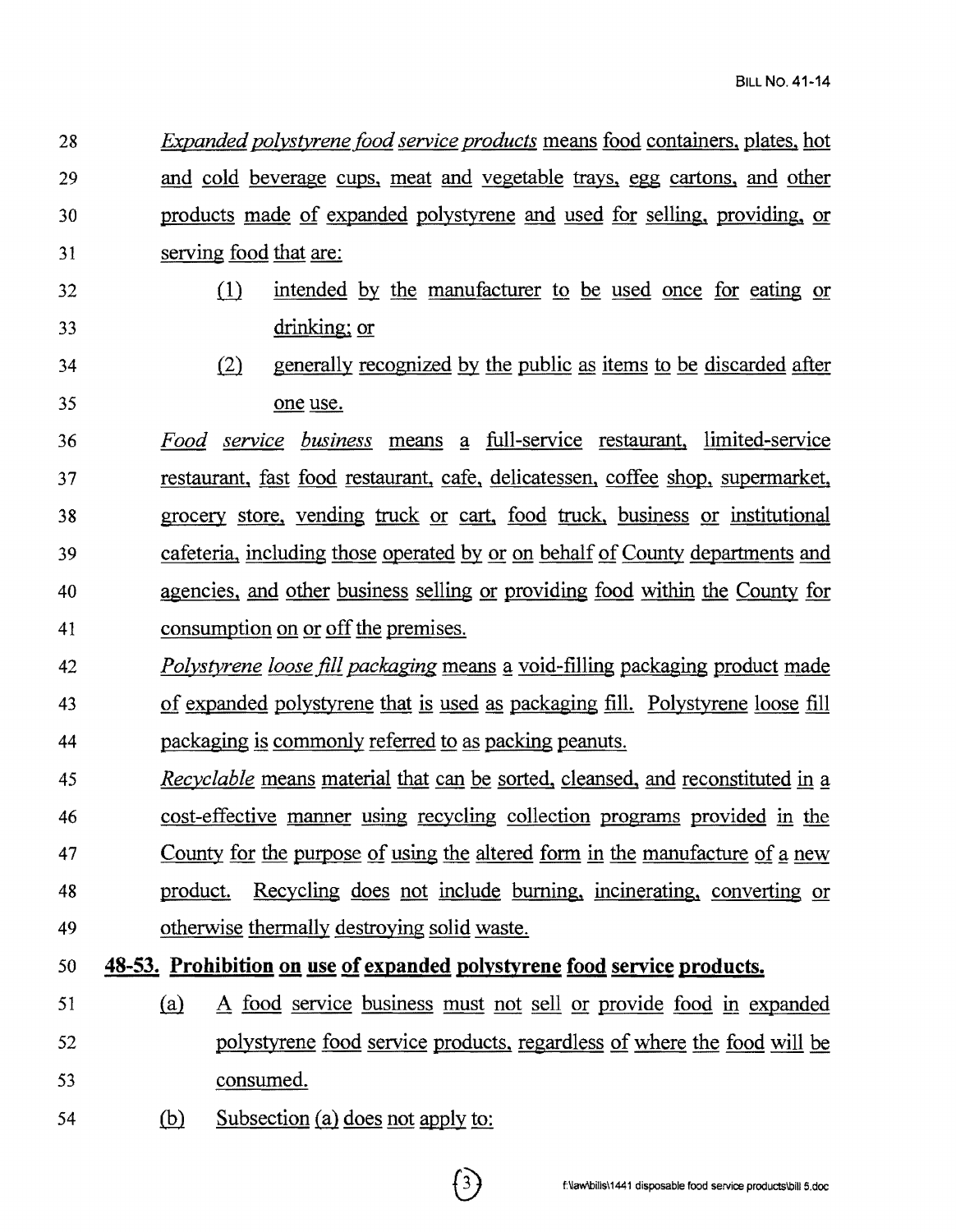- <sup>55</sup>ill food or beverages that were filled and sealed in expanded 56 polystyrene containers outside of the County before a food 57 service business received them; or
- 58 (2) materials used to package raw, uncooked, or butchered meat, fish, 59 poultry, or seafood for off- premises consumption.

60 **48-54. Compostable 2! recyclable disposable food senrice ware required.** 

- 61 W A County facility, agency, or department using disposable food service 62 ware must use compostable or recyclable disposable food service ware 63 unless the Executive determines that there is no suitable affordable 64 compostable or recyclable product available in accordance with Section 65 48-57.
- 66 (b) A County contractor or lessee using disposable food service ware must 67 use compostable or recyclable disposable food service ware unless the 68 Executive determines that there is no suitable affordable compostable or 69 recyclable product available in accordance with Section 48-57.
- <sup>70</sup>W A food service business selling or providing food or beverages for 71 consumption on or off premises in disposable food service ware must 72 use compostable or recyclable disposable food service ware; provided, 73 that this subsection does not apply to prepackaged food or beverages 74 that were filled and sealed outside of the County before a food service 75 business received them.

## 76 **48-55. Recyclable and compostable food service ware list.**

77 No later than 180 days after the effective date of this Act, the Executive must 78 publish a list of vendors offering affordable compostable or recyclable disposable 79 food service ware products. The Executive must review and update this list annually 80 for at least 5 years after it is first published.

81 **48-56. Prohibition on sale.**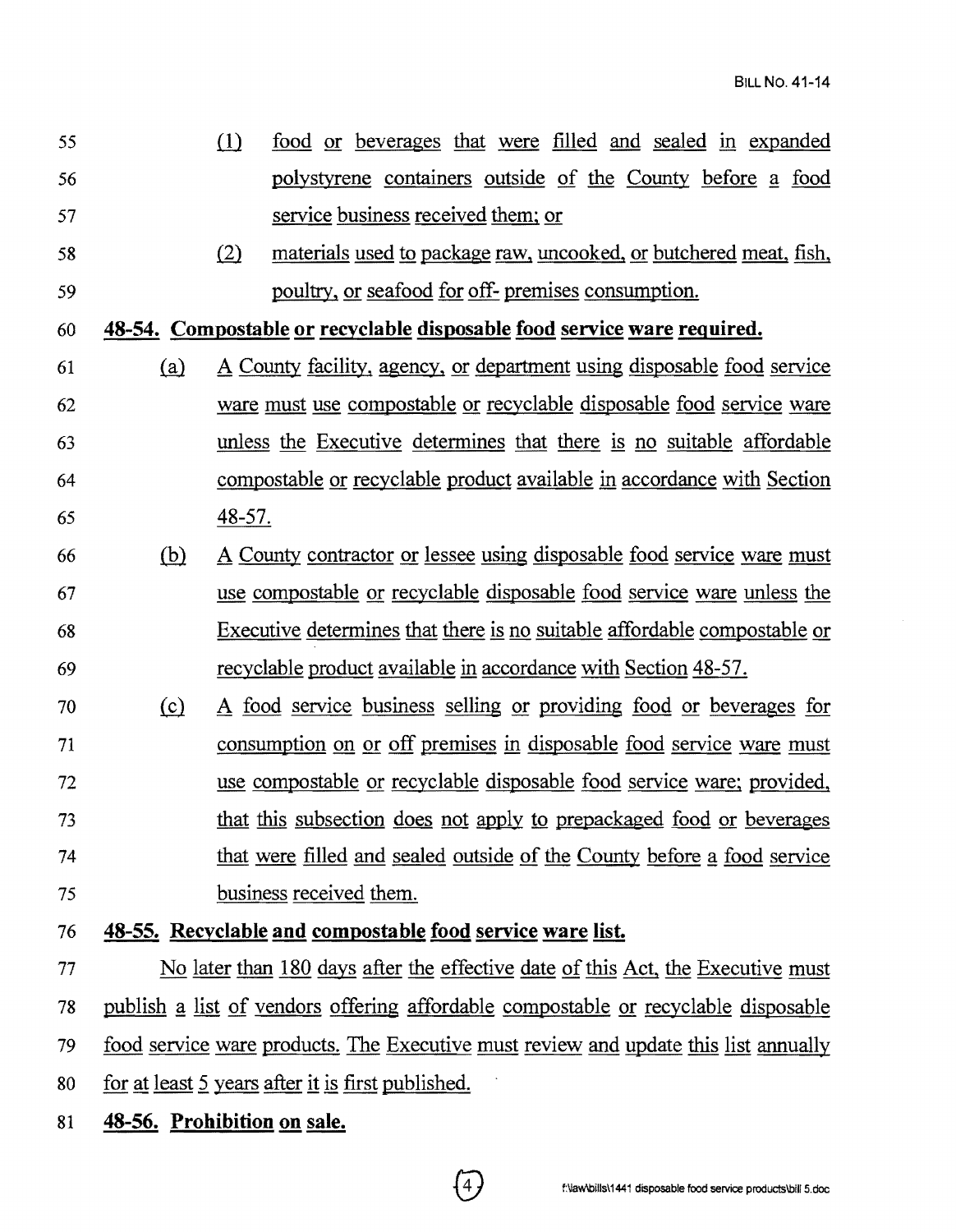- 82 A person must not sell or offer for sale in the County:
- 83 (a) expanded polystyrene food service products; or
- 84 (b) polystyrene loose fill packaging.
- 85 **48-57. Exemptions.**

86 If the Executive determines that there is no available affordable compostable 87 or recyclable alternative to a disposable food service ware item, this item must be 88 listed on an exemption list and made available to the public. Sections 48-53 and 48 89 54 do not apply to g disposable food service ware item on the exemption list or for 90 the first 6 months after an item is removed from the list. The Executive must review 91 and update the exemption list annually to determine whether any items should be 92 removed because an affordable compostable or recyclable alternative has become 93 available.

- 94 **48-58. Enforcement.**
- 95 W Any violation of this Article is g class B civil violation. Each day g 96 violation exists is a separate offense.
- 97 (b) The County Attorney or any affected party may file an action in a court 98 with jurisdiction to enjoin repeated violations of the Section.
- 99 **Sec. 2. Effective date.**
- 100 (a) The prohibition on use of expanded polystyrene food service products 101 contained in Section 48-53 and the prohibition on the sale of expanded 102 polystyrene food service products and polystyrene loose fill packaging 103 contained in Section 48-56 take effect on January 1, 2016.
- 104 (b) The requirement for a County facility, agency, department, contractor, 105 or lessee to use compostable or recyclable disposable food service ware 106 established by Subsections 48-54 (a) and (b) takes effect 90 days after 107 this Act becomes law. Notwithstanding any other provision, a County 108 facility, agency, department, contractor, or lessee may use disposable

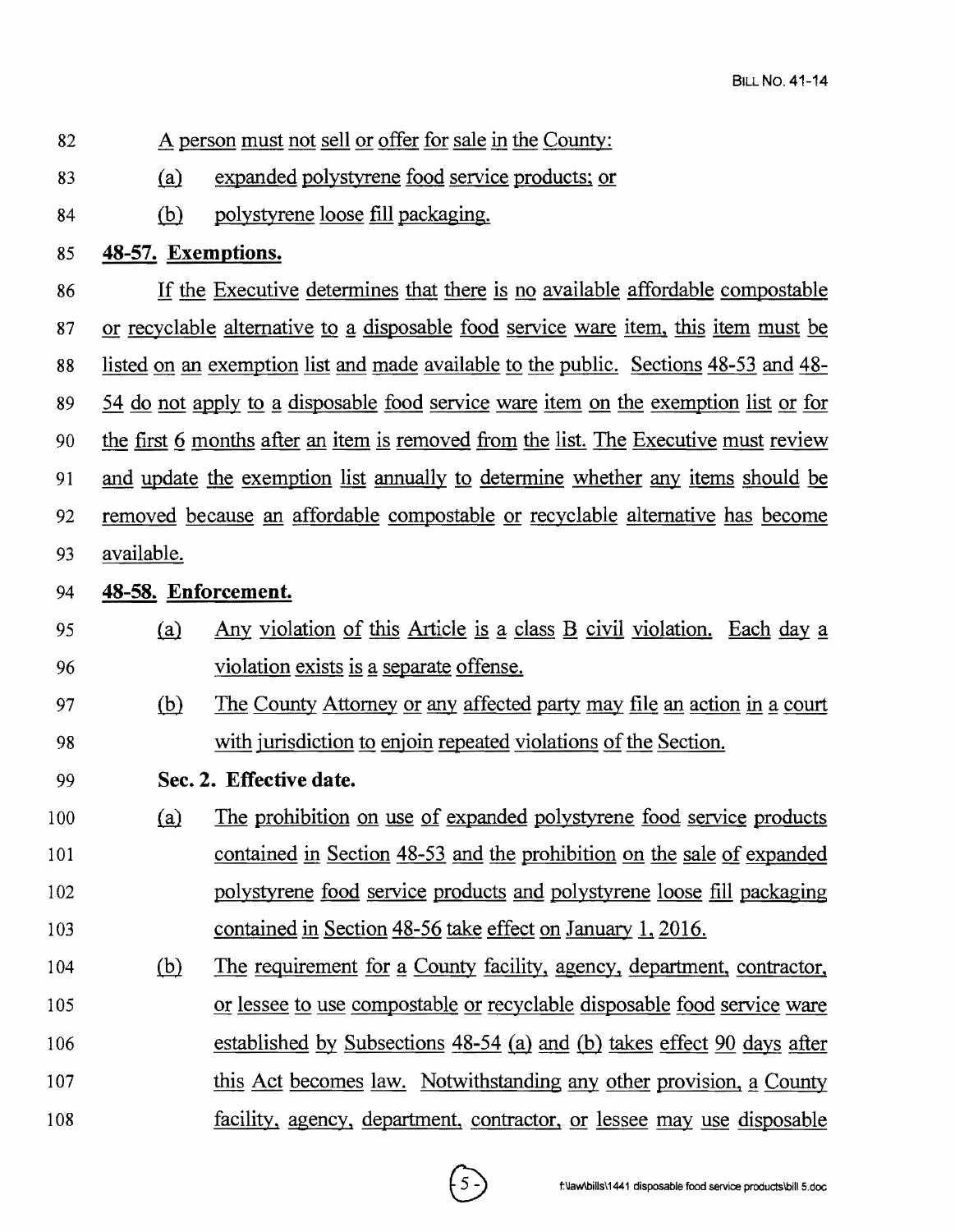| 109 | food service ware already purchased as of the effective date of this Act  |
|-----|---------------------------------------------------------------------------|
| 110 | until the supplies are exhausted or until January 1, 2017, whichever is   |
| 111 | earlier, including disposable food service ware that the County facility, |
| 112 | agency, department, contractor or lessee is obligated to purchase under   |
| 113 | any contracts in force on the effective date of this Act.                 |

- 114 (c) The requirement to use compostable or recyclable disposable food 115 service ware established by Subsection 48-54(c) takes effect on January 116 1, 2017.
- 117 *Approved:*
- 118

| Craig L. Rice, President, County Council  | Date |  |
|-------------------------------------------|------|--|
| Approved:                                 |      |  |
|                                           |      |  |
|                                           |      |  |
| Isiah Leggett, County Executive           | Date |  |
| This is a correct copy of Council action. |      |  |
|                                           |      |  |
|                                           |      |  |
|                                           |      |  |

Linda M. Lauer, Clerk of the Council Date

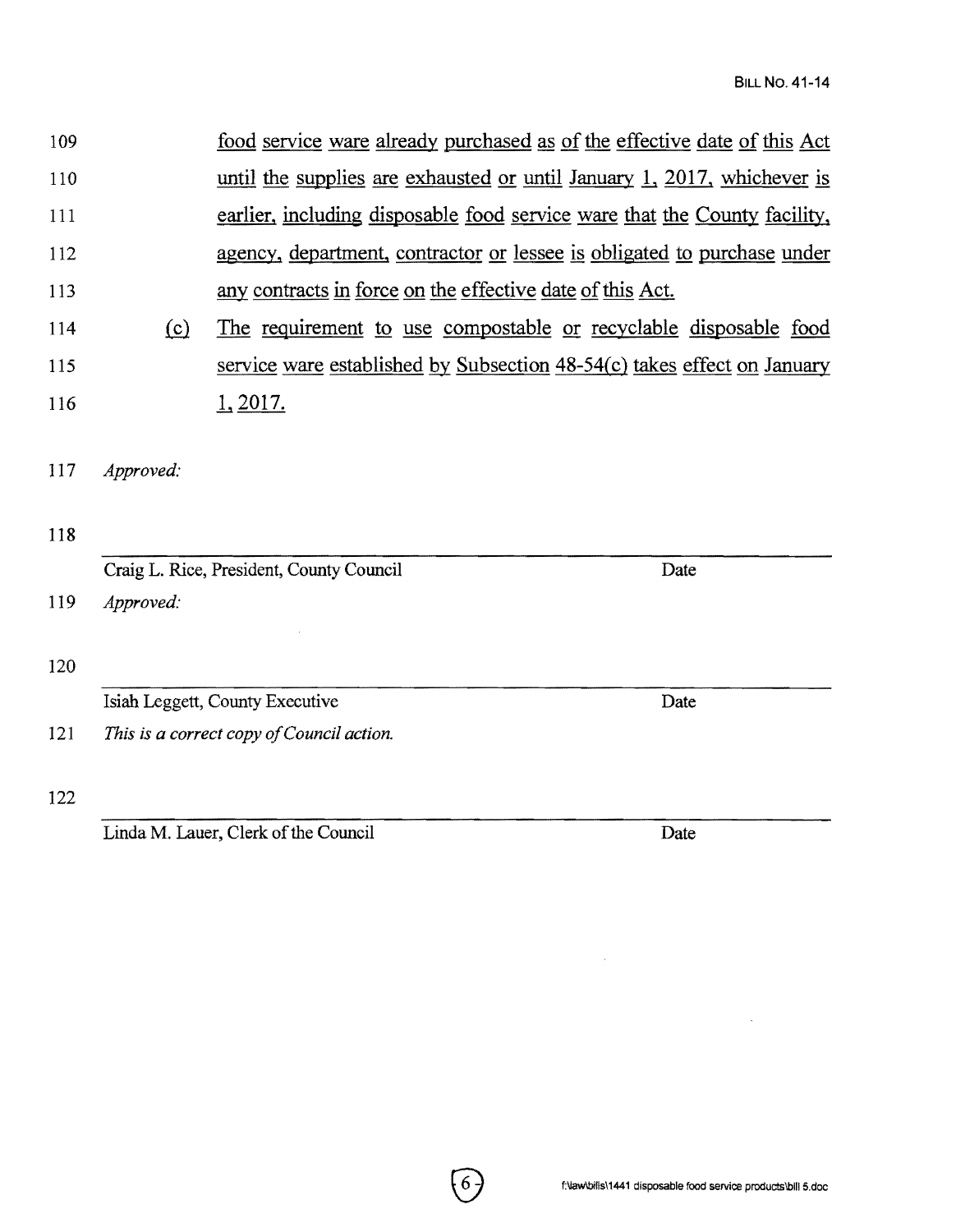## **LEGISLATIVE REQUEST REPORT**

## Bill 41-14

*Solid Waste (Frash)* - *Food Service Products* - *Packaging Materials* - *Requirements* 

| <b>DESCRIPTION:</b>                                           | This bill would<br>• Prohibit the use of certain polystyrene foam food service products<br>by food service businesses beginning on January 1, 2016.<br>• Prohibit the sale of foam loose fill packaging (packing peanuts) and<br>bulk foam food service products (i.e., bulk foam cups and plates)<br>beginning on January 1, 2016.<br>• Require the use of compostable or recyclable food service products<br>by the County, and County Contractors and lessees 90 days after the<br>Act becomes law, and by food service businesses beginning on<br>January 1, 2017. |
|---------------------------------------------------------------|------------------------------------------------------------------------------------------------------------------------------------------------------------------------------------------------------------------------------------------------------------------------------------------------------------------------------------------------------------------------------------------------------------------------------------------------------------------------------------------------------------------------------------------------------------------------|
| <b>PROBLEM:</b>                                               | Polystyrene foam is a pervasive source of litter, both on land and in<br>marine environments, and has been classified as "reasonably<br>anticipated to be a human carcinogen" by the U.S. Department of<br>Health and Human Services.                                                                                                                                                                                                                                                                                                                                  |
| <b>GOALS AND</b><br><b>OBJECTIVES:</b>                        | To reduce the negative environmental and human health effects of<br>polystyrene foam by reducing its use in the County.                                                                                                                                                                                                                                                                                                                                                                                                                                                |
| <b>COORDINATION:</b>                                          | Department of Environmental Protection                                                                                                                                                                                                                                                                                                                                                                                                                                                                                                                                 |
| <b>FISCAL IMPACT:</b>                                         | To be requested.                                                                                                                                                                                                                                                                                                                                                                                                                                                                                                                                                       |
| <b>ECONOMIC</b><br><b>IMPACT:</b>                             | To be requested.                                                                                                                                                                                                                                                                                                                                                                                                                                                                                                                                                       |
| <b>EVALUATION:</b>                                            | To be requested.                                                                                                                                                                                                                                                                                                                                                                                                                                                                                                                                                       |
| <b>EXPERIENCE</b><br><b>ELSEWHERE:</b>                        | To be researched.                                                                                                                                                                                                                                                                                                                                                                                                                                                                                                                                                      |
| <b>SOURCE OF</b><br><b>INFORMATION:</b>                       | Josh Hamlin, Legislative Attorney                                                                                                                                                                                                                                                                                                                                                                                                                                                                                                                                      |
| <b>APPLICATION</b><br><b>WITHIN</b><br><b>MUNICIPALITIES:</b> | To be researched.                                                                                                                                                                                                                                                                                                                                                                                                                                                                                                                                                      |
| <b>PENALTIES:</b>                                             | Civil penalties and injunctive relief.                                                                                                                                                                                                                                                                                                                                                                                                                                                                                                                                 |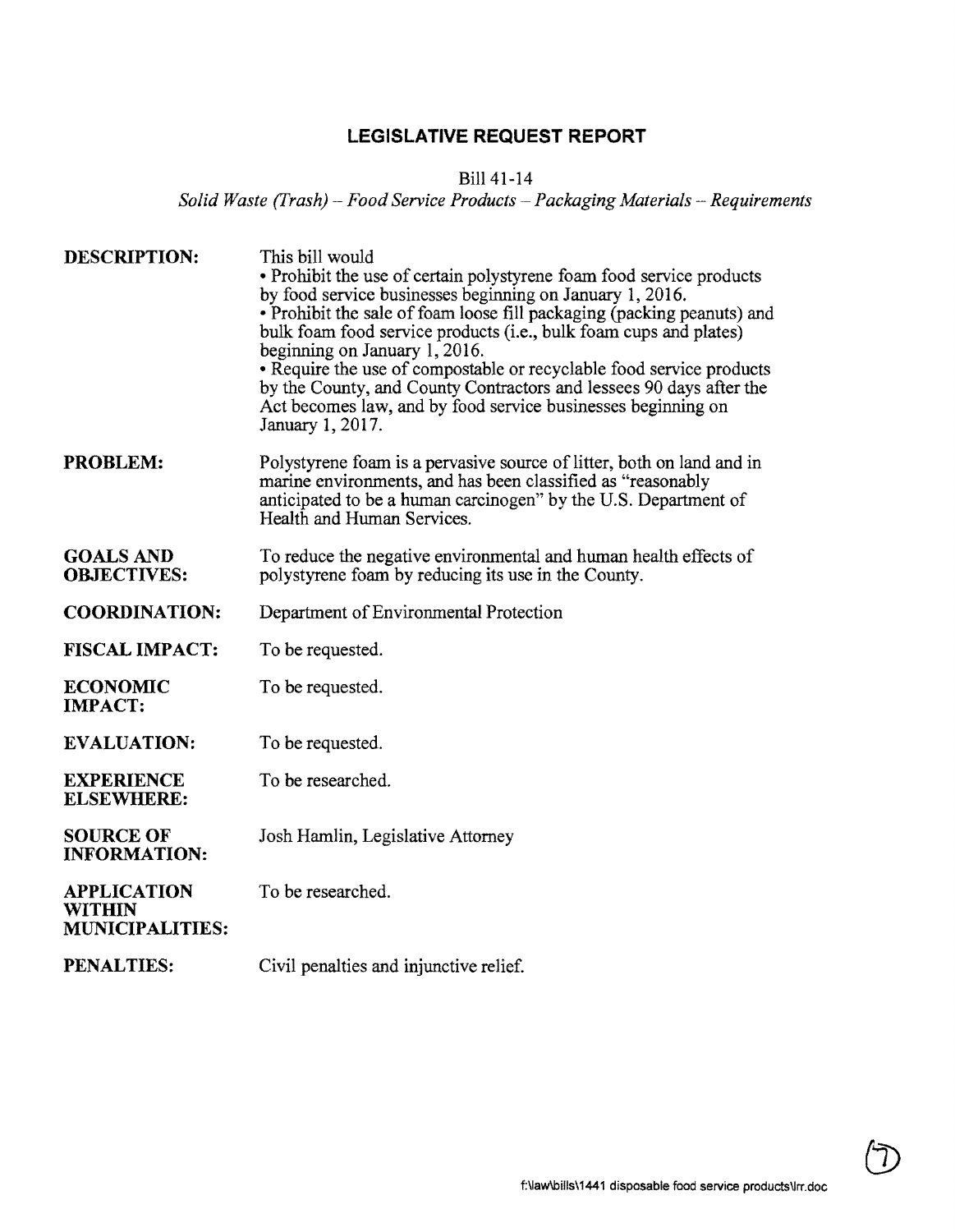| <b>Resolution No.:</b> | 17-522        |
|------------------------|---------------|
| Introduced:            | July 17, 2012 |
| Adopted:               | July 31, 2012 |

## COUNTY COUNCIL FOR MONTGOMERY COUNTY, MARYLAND

## By: Councilmember Leventhal

## SUBJECT: Elimination of the Use of Polystyrene Plates, Cups, and other Foodware in County Government Cafeterias

## Background

- 1. Polystyrene is a petroleum-derived plastic-like material used for packaging. The foam fonn, known as expanded polystyrene (EPS), is commonly used to make disposable plates, cups, bowls and other items.
- 2. Approximately 1 million tons of polystyrene plates, cups, and other foodware are disposed of in the United States every year.
- 3. While potentially recyclable as a #6 plastic, polystyrene is not commonly recycled because of food contamination concerns and because polystyrene's high volume to weight ratio complicates transport of the material. The Environmental Protection Agency estimates that less than one percent of all polystyrene produced in the United States is recycled.
- 4. Montgomery County's Department of Environmental Protection, Division of Solid Waste, does not recycle polystyrene because of the lack of stable regional markets for the product and because of the complications noted in Paragraph 3.
- 5. Environmentally friendly alternatives to the use of polystyrene are available, such as: reusable equipment (trays, cups, and silverware) and the use of paper and other products made from recycled content and which are also compostable, biodegradable and/or recyclable.
- 6. County residents, businesses, and government all need to be good stewards of the environment. County Government should lead by example with environmental initiatives to affinn the County's commitment to reduce its environmental footprint and to show that viable environmentally-friendly options are available and should be pursued whenever possible.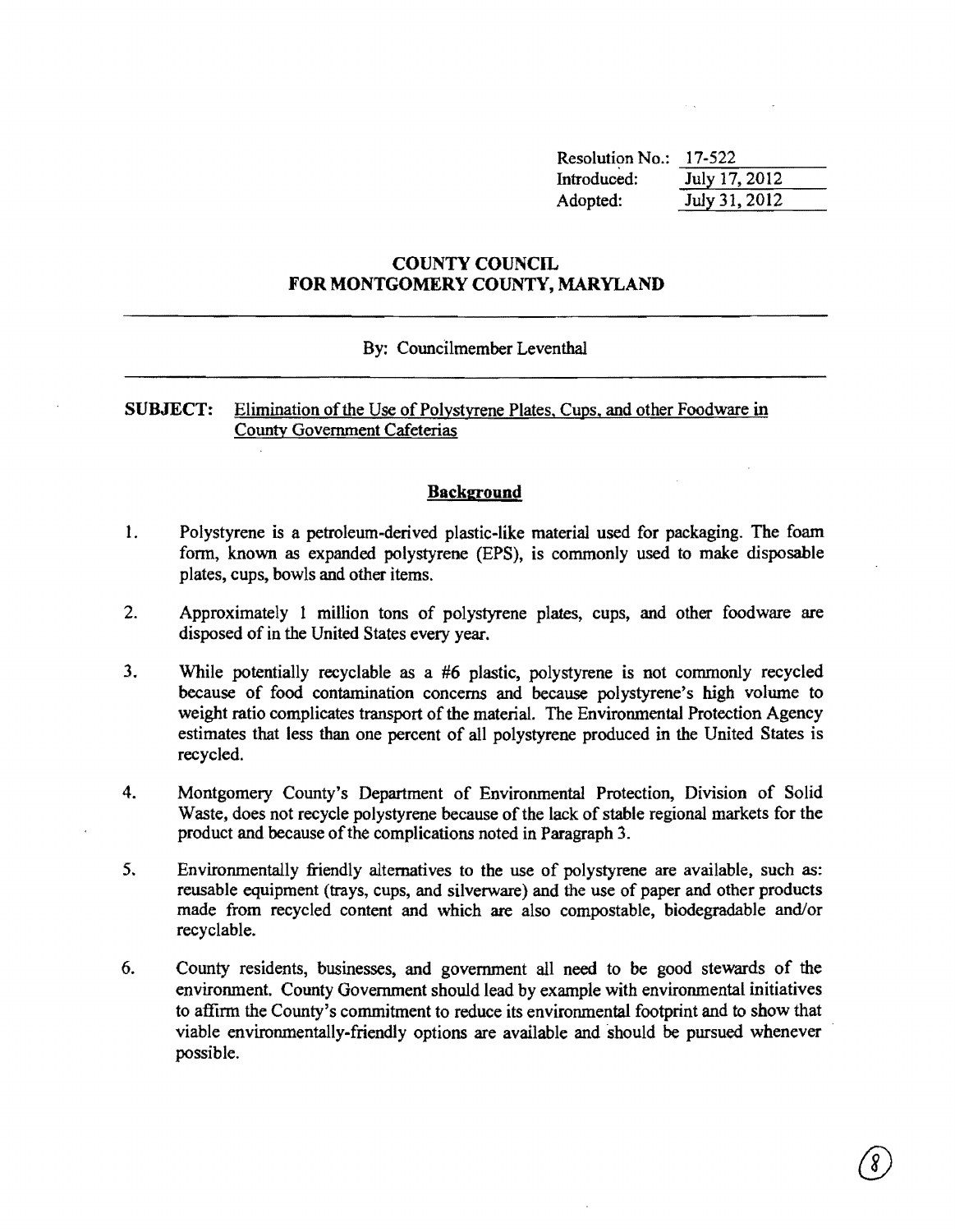*(j)* 

7. The County's Department of General Services has successfully worked with its food service contractors to eliminate the use of polystyrene at its cafeteria sites. These sites are now using recycled paper products for food containers and plates and using clear plastic products for certain wet food items.

## **Action**

The County Council for Montgomery County Maryland approves the following resolution:

The Council supports the elimination of polystyrene foodware in County Government cafeterias and encourages other public and private food service facilities to also consider the elimination of the use of polystyrene foodware.

This is a correct copy of Council action.

Linda M. Lauer, Clerk of the Council